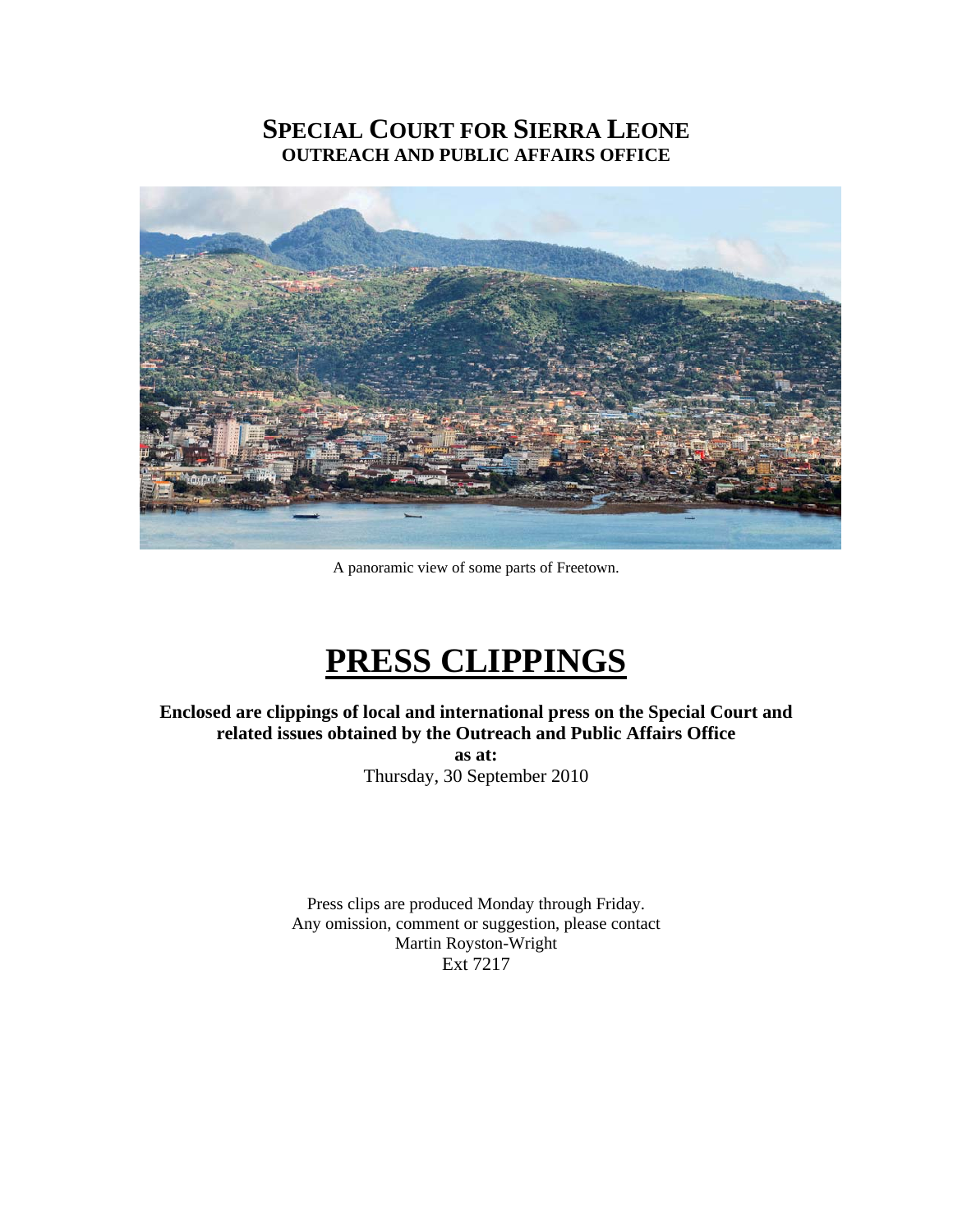| <b>Local News</b>                                                                            |           |
|----------------------------------------------------------------------------------------------|-----------|
| New Court to Try Johnny Paul Koroma / Global Times                                           | Page 3    |
| U Lifts Sanctions on Sierra Leone / Premier News                                             | Page 4    |
| <b>International News</b>                                                                    |           |
| U.N.: Sanctions Against Sierra Leone Lifted / CNN                                            | Page 5    |
| Kenyan Govt Says it Still Backs Hague Trials / Reuters                                       | Pages 6-7 |
| <b>ICTY President Calls on Serbia to Arrest War-Crime Fugitives / Deutsche Press Agentur</b> | Page 8    |
| Human Rights Activist Claims there were no Resources to Control Genocide / HNA               | Page 9    |
| The U.N., Africa, and International Justice / The New Yorker                                 | Page 10   |
| Lebanon Opposition to Block STL Funding / Press TV                                           | Page 11   |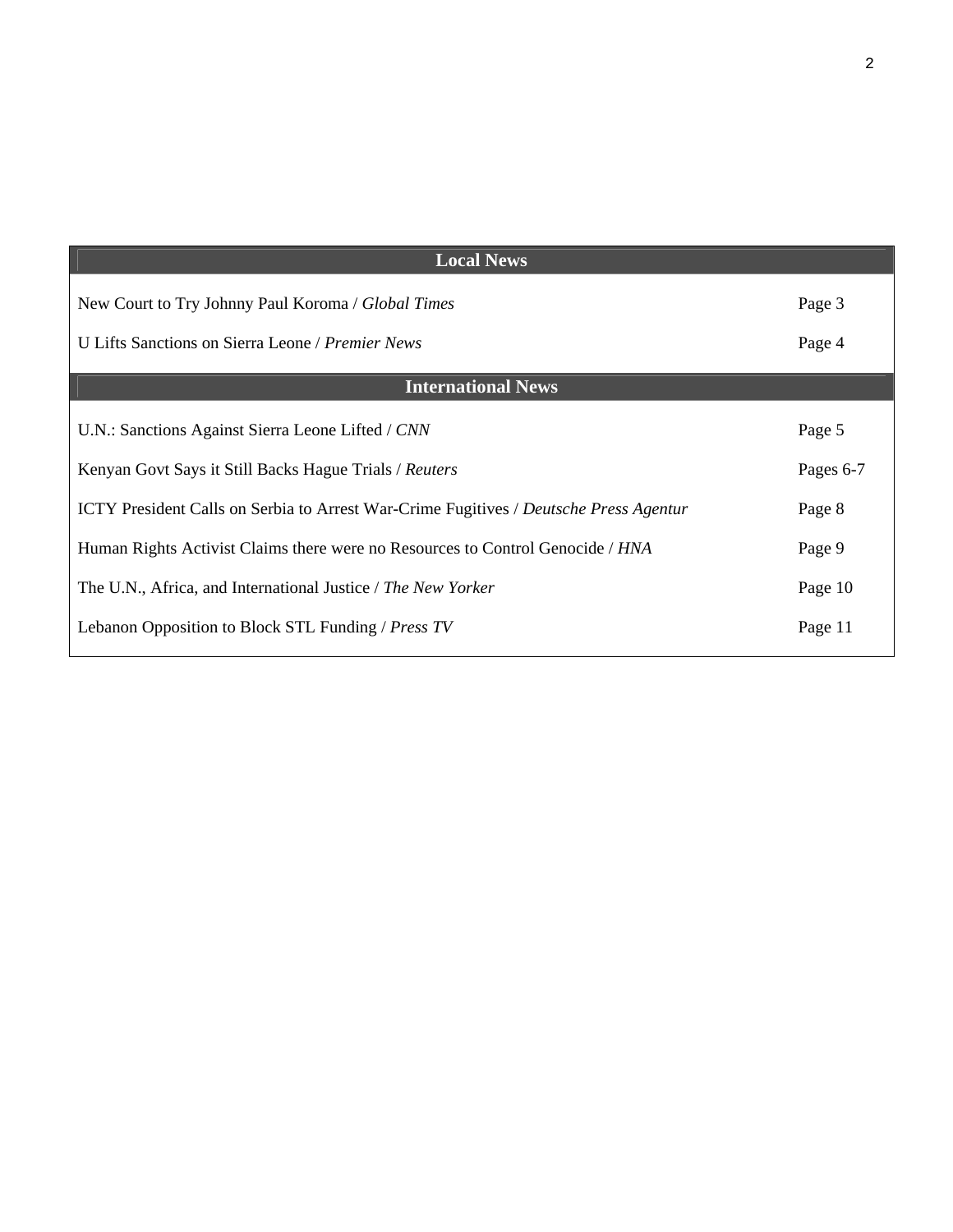#### Global Times Thursday, 30 September 2010



# Court To Try

at a farewell meeting with people of Karina in Karina Town last Wednesday. Miss Hollis told the people that a new court called the Residual Court would have its own judges and lawyers to prosecute and defend the fugitive if found, arrested and brought to Sierra Leone. She said they do not know whether or not Johnny Paul is alive

but noted that, if seen he would either be tried at the Residual Court or abroad. "The Special Court will fold up in 2011 or 2012 after Charles Taylor's trial but the Residual Court would be there to try Johnny Paul if arrested". The Prosecutor said that Sierra Leoneans benefited a lot from the Special Court including justice, employment and that the court stops impunity perpetrated

by warmongers.

Among other speakers at the occasion include the Deputy Registrar of the Special Court, Fidelma Donlon, Principal Defender, Claire Carlton-Hanciles and the Outreach boss, Patrick Fatorma, whilst Youth Leader Tejan Kallon, Women's Leader Fanta Daramy and Paramount Chief Dr. Madeseray Sheriff II spoke on behalf of the people.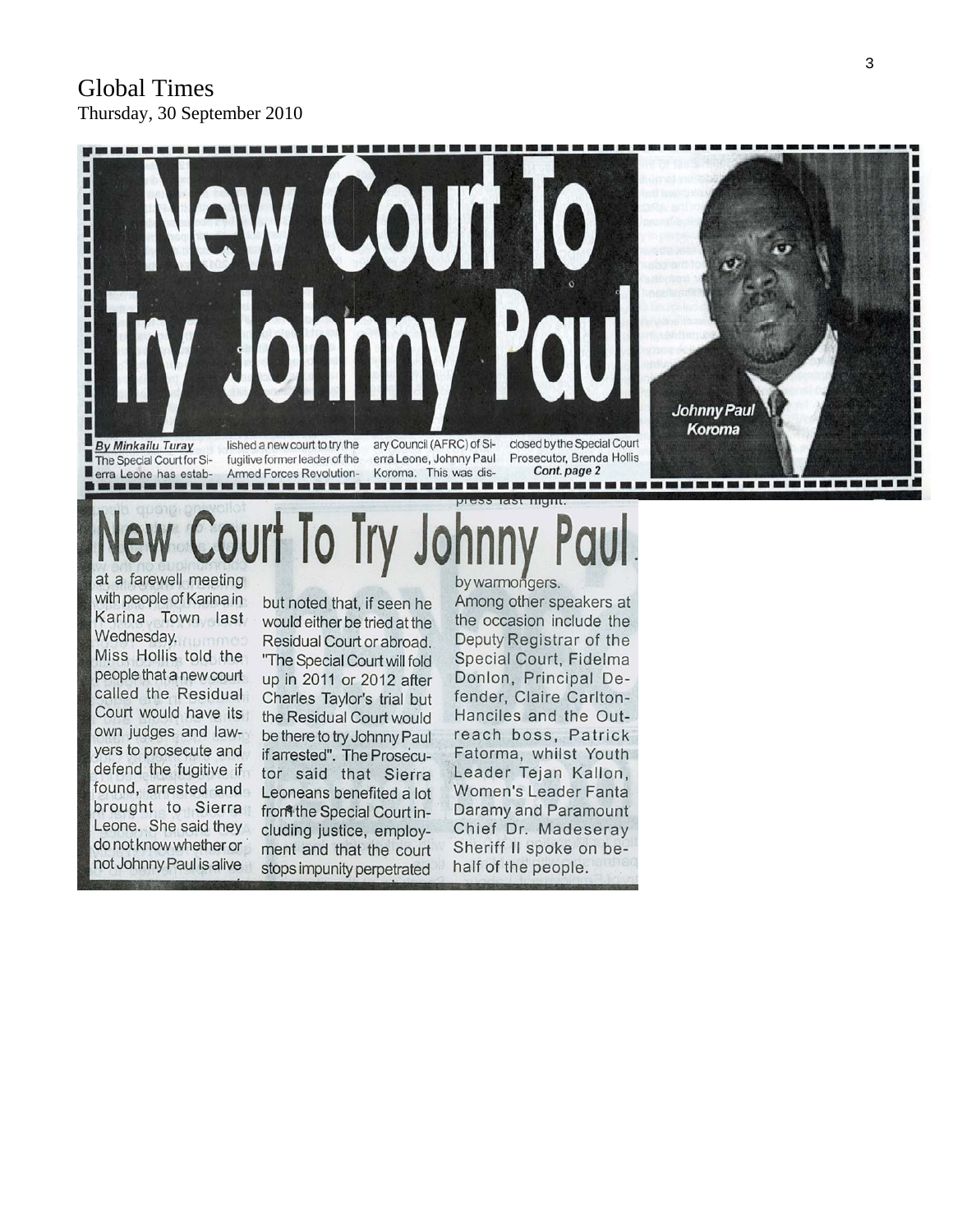#### Premier News Thursday, 30 September 2010

## **Lifts Sanctions**  $\left(\frac{\rho}{\sigma}\right)$ he United Nations Security Council is reported to have

yesterday lifted the sanctions its imposed on Sierra Leone since the war. According to Information and Communication Minister Ibrahim Ben Kargbo, the country had been viewed as unsafe and not peaceable since the war and so several things were difficult for Sierra Leone because it was still categorized as still being in a war situation till yesterday.

"This is why we had to pay higher insurance premiums, UN staff were sent to work in Sierra Leone as a non-family country which is unsafe and all that but now, after reviewing the situation of peace in Sierra Leone, the Security Council has decided to lift the ban on Sierra Leone even for travelling and other issues," he said.

**Information Ibrahim Ben Kardbo** 

It would be recalled that Sierra Leone was put under this category in 1997 after the Government of President Tejan Kabbah was overthrown by the military and RUF rebels.

4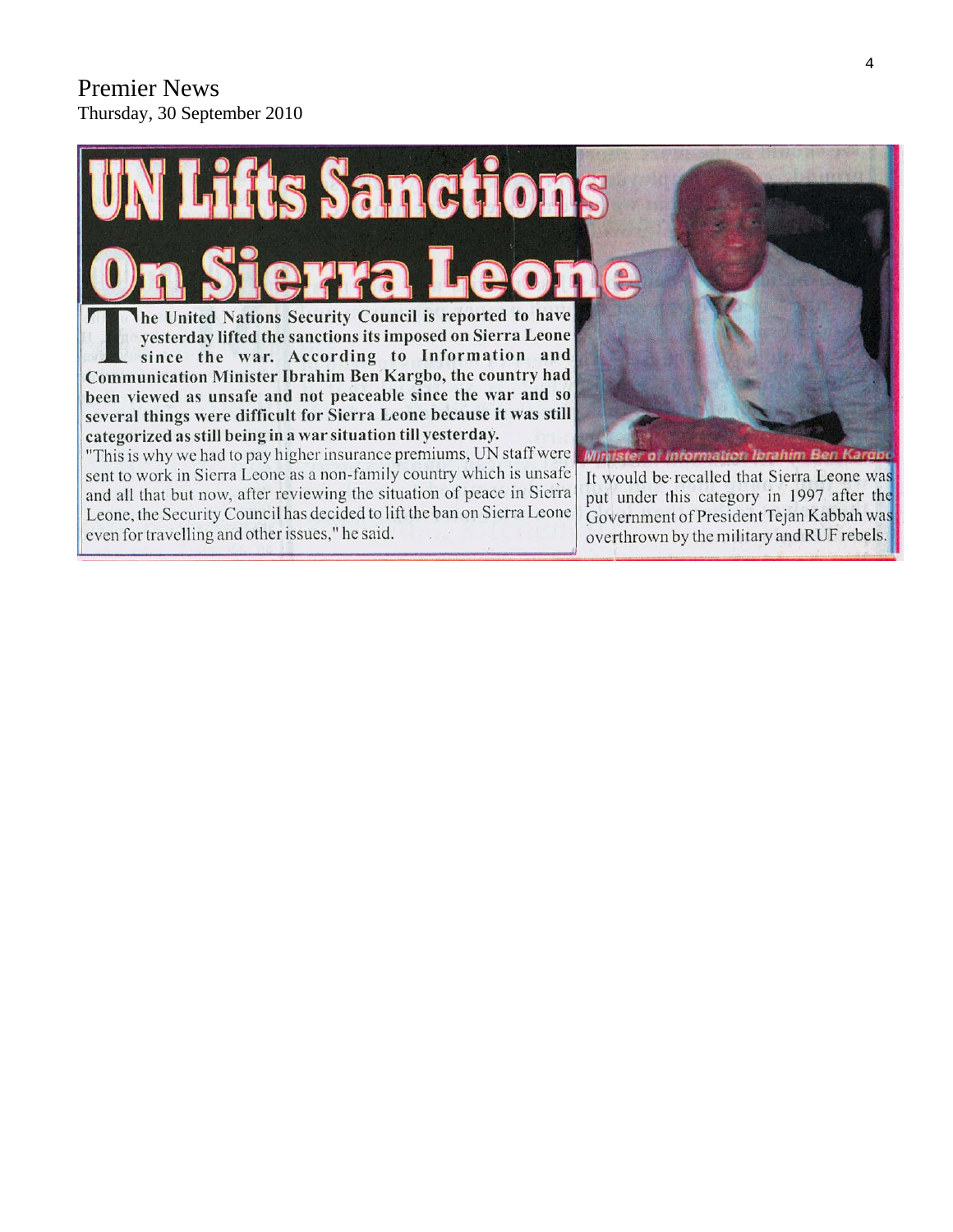CNN Thursday, 30 September 2010

#### **U.N.: Sanctions against Sierra Leone lifted**

By Salma Abdelaziz, CNN

**(CNN)** -- The United Nations Security Council has ended sanctions against Sierra Leone, restrictions originally imposed during the nation's brutal civil war, the Security Council announced Wednesday.

The Council ended a 1997 arms embargo and a travel ban among other sanctions, in a move aimed at restoring confidence in the West African nation.

While the Security Council praised Sierra Leone for its progress since the end of the decade-long conflict in 2002, it maintained the need for peacekeepers in the formerly war-torn nation.

"Sierra Leone may today no longer be one of your most critical concerns," said Michael von der Schulenburg, head of the United Nations Integrated Peacebuilding Office in Sierra Leone. "But we urge you not to abandon Sierra Leone completely. It is a potential success story, not only for Sierra Leone but for the Security Council."

U.S. Ambassador to the U.N. Susan Rice commended the decision to end sanctions.

"Because of the much-improved situation in Sierra Leone, including the work of its special courts and the demobilization of armed groups, the remaining sanctions can now be lifted," she said in a statement. Tens of thousands of Sierra Leone's 6 million population were believed killed in the war, and more than 2 million were forced to flee their homes amid the mayhem that was fueled by riches from the diamond trade or so called "blood diamonds."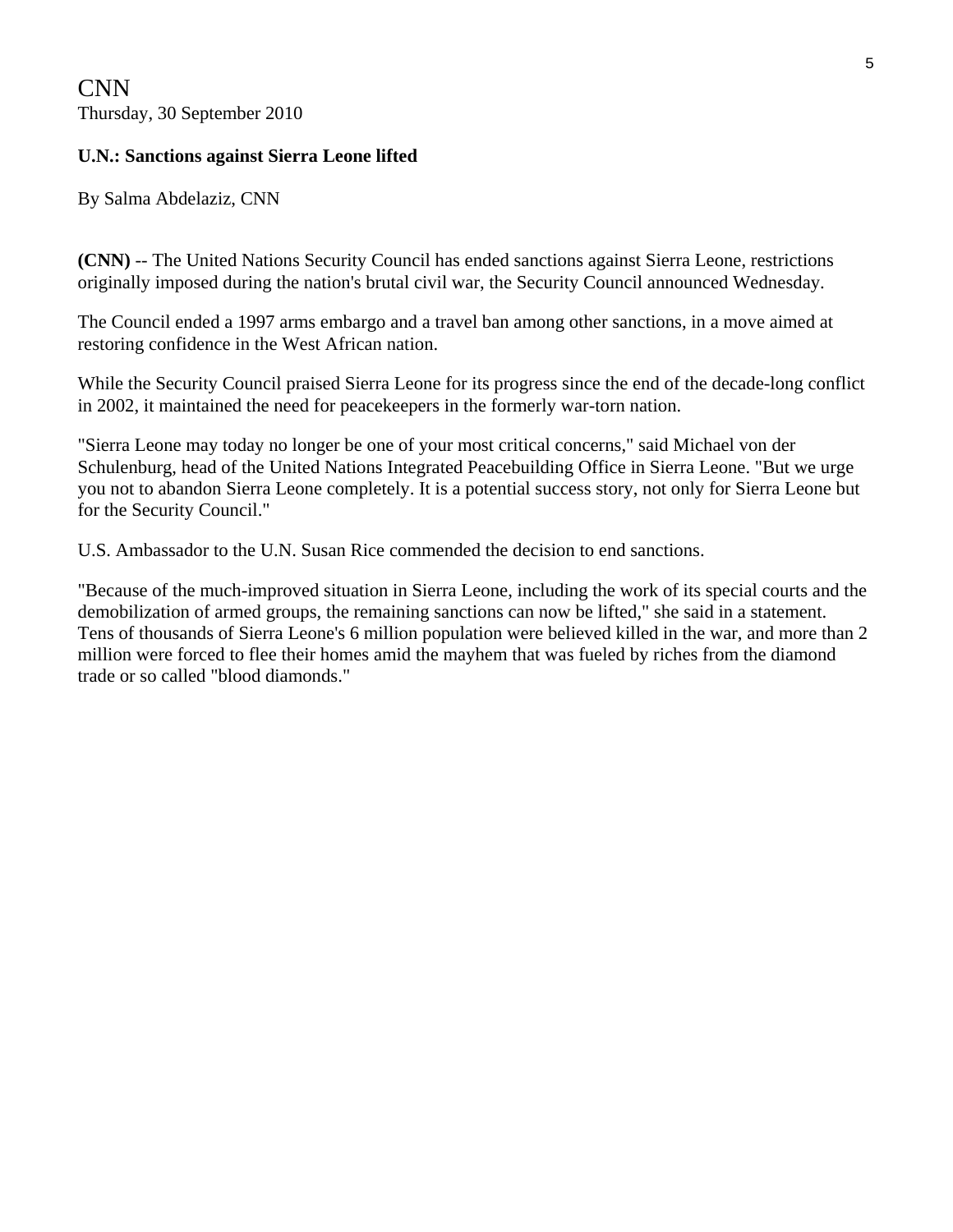Reuters Thursday, 30 September 2010

#### **Kenyan govt says it still backs Hague trials**

By James Macharia and Wangui Kanina

NAIROBI (Reuters) - Kenya's justice minister said on Wednesday the government still backed an international probe into 2007/08 post-election violence, denying reports that he had asked the International Criminal Court (ICC) to drop the issue.

A political storm has raged in the country since local media quoted Justice Minister Mutula Kilonzo as saying any action by the ICC was unnecessary as cases could be heard in Kenya under its new constitution.

Violence killed 1,300 people and displaced half a million after disputed election results in late 2007. The comments attributed to Kilonzo angered many who view the legal process by the Hague-based court as key to avoiding a repeat of the bloodshed at the next elections, due in 2012.

Foreign investors, donors and local markets are closely watching the issue in east Africa's biggest economy.

Kilonzo told Reuters in an interview on Wednesday the government was still solidly behind trials by the ICC, having signed an agreement with the Hague-based court, and was strengthening the judiciary to handle similar cases.

"To the extent that some part of the media alleged that I had asked the ICC to pack up and go, that was a complete fabrication. I am a lawyer and I know that the ICC is in Kenya by virtue of a court order," Kilonzo said.

"We have a vested interest as a country and as a government to find out whether international crime was committed in Kenya in 2008, that is really critical. Kenya doesn't have any investigation ongoing on that aspect (therefore) the ICC must finish its mandate," Kilonzo said.

He said the agreement with the ICC empowered it to gather evidence for the trials.

More than half of Kenyans want those behind the violence which followed disputed elections tried at the ICC, a poll by research firm Synovate showed last week.

The prospect of ICC trials has struck fear into Kenya's political class, as the state-funded Kenya National Commission on Human Rights has named several senior cabinet ministers and prominent businessmen as architects of the violence.

#### ARREST WARRANTS

The ICC's chief prosecutor Luis Moreno-Ocampo has said he will seek arrest warrants by the end of the year for up to six Kenyans from both sides of the conflict.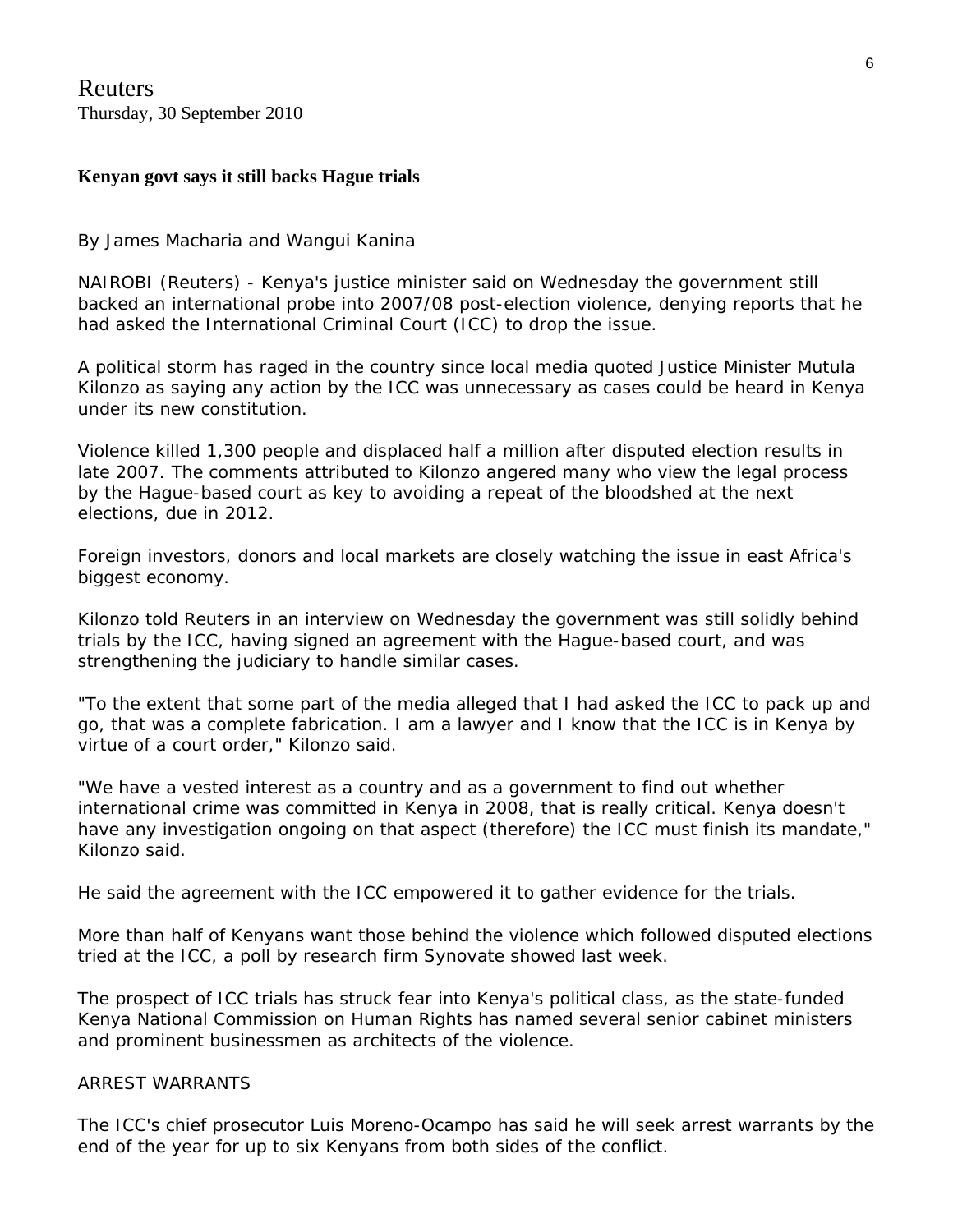Kenya's scenic Rift Valley was the epicentre of the bloodletting, which pitted ethnic Kalenjin supporters of current Prime Minister Raila Odinga against Kikuyu backers of incumbent President Mwai Kibaki, who was eventually declared the winner of the presidential poll.

Kilonzo was part of a team that worked closely with former U.N. Secretary General Kofi Annan, who brokered a deal that stopped the bloodshed and created Kenya's first coalition government.

The justice minister said Kenya was capable of handling trials of the kind to be conducted by the ICC once the new constitution was fully implemented, a process likely to take a few years.

Kilonzo said Kenya's new constitution promulgated last month would revamp a judiciary in which Kenyans had lost confidence.

"I'm simply expressing my confidence as a Kenyan in our ability to do these things (prosecute) when the processes (investigations) are complete," Kilonzo said.

"I will continue to say, until you put cotton wool to block your ears, that as a country ... we can do it."

He said the Hague-based court had limited resources and could take years to try cases. Kilonzo said even if Moreno-Ocampo found evidence to go ahead with trials, he would have to seek the authority of the ICC to prosecute and could face legal challenges by individual Kenyans to stop the process.

To avoid any delays taking prosecutions beyond the next elections, Kenya needed to have a back-up plan to prosecute should Moreno-Ocampo fail to do so by then.

"We don't have that luxury (of delay) in this country," Kilonzo said.

Jjj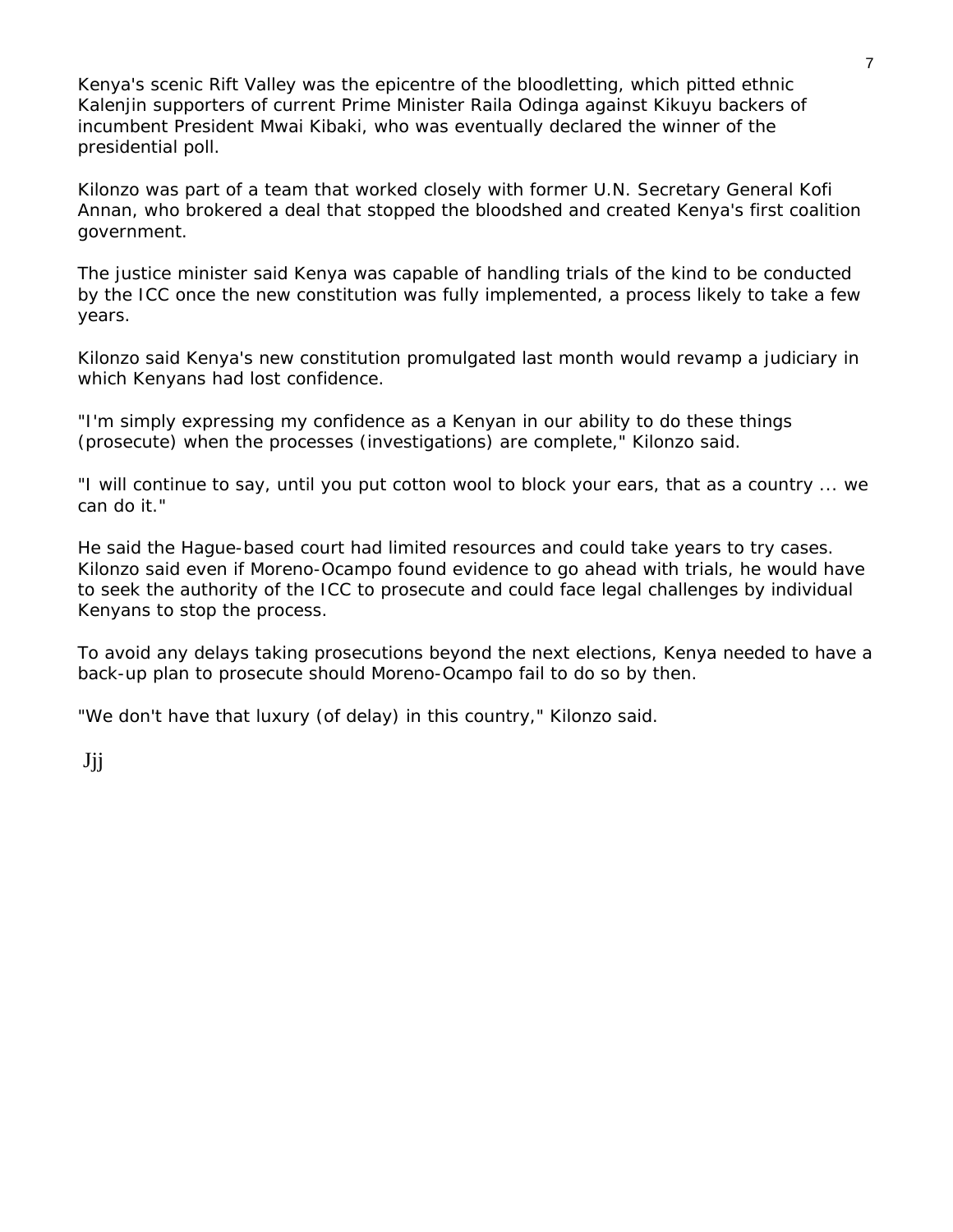#### **ICTY president calls on Serbia to arrest war-crime fugitives**

Belgrade - The president of the International Criminal Tribunal for the former Yugoslavia (ICTY) called on Tuesday for Serbia to arrest the court's two last war-crime fugitives, Ratko Mladic and Goran Hadzic.

After meeting with Serb officials in Belgrade, Patrick Robinson called for Mladic and Hadzic to be caught before the ICTY shuts down in 2014 and hands its work over to local courts.

The ICTY has charged Mladic, a Bosnian Serb general, in connection with the 1995 Srebrenica genocide of more than 8,0000 Muslim men and boys. Serbia's failure to detain him has blocked its path to European Union membership and access to billions of dollars in development aid.

Hadzic, a leader in the 1991-95 Serb insurgency in Croatia, is accused of crimes against humanity.

Serbian war crimes prosecutor Vladimir Vukcevic said it is in Serbia's best interest to fulfill its international and moral duty and arrest war-crime fugitives.

Robinson arrived in Belgrade to launch the ICTY's 'War Crimes Justice Project,' aimed at helping nations in the former Yugoslavia deal with war criminals when the ICTY closes.

He said the ICTY and its partners in the region will work together to build the capacity of national jurisdictions to achieve justice and the rule of law.

The 18-month project will provide documents and training for legal professionals in Serbia and other countries that emerged from the 1991-95 wars in the former Yugoslavia.

The project will be carried out in cooperation with the Organisation for Security and Cooperation in Europe and the United Nations, and paid for by the European Union.

The ICTY was set up in 1993 by the UN Security Council. Since then, it has indicted more than 160 people and convicted 60 of them. Some 40 trials are still ongoing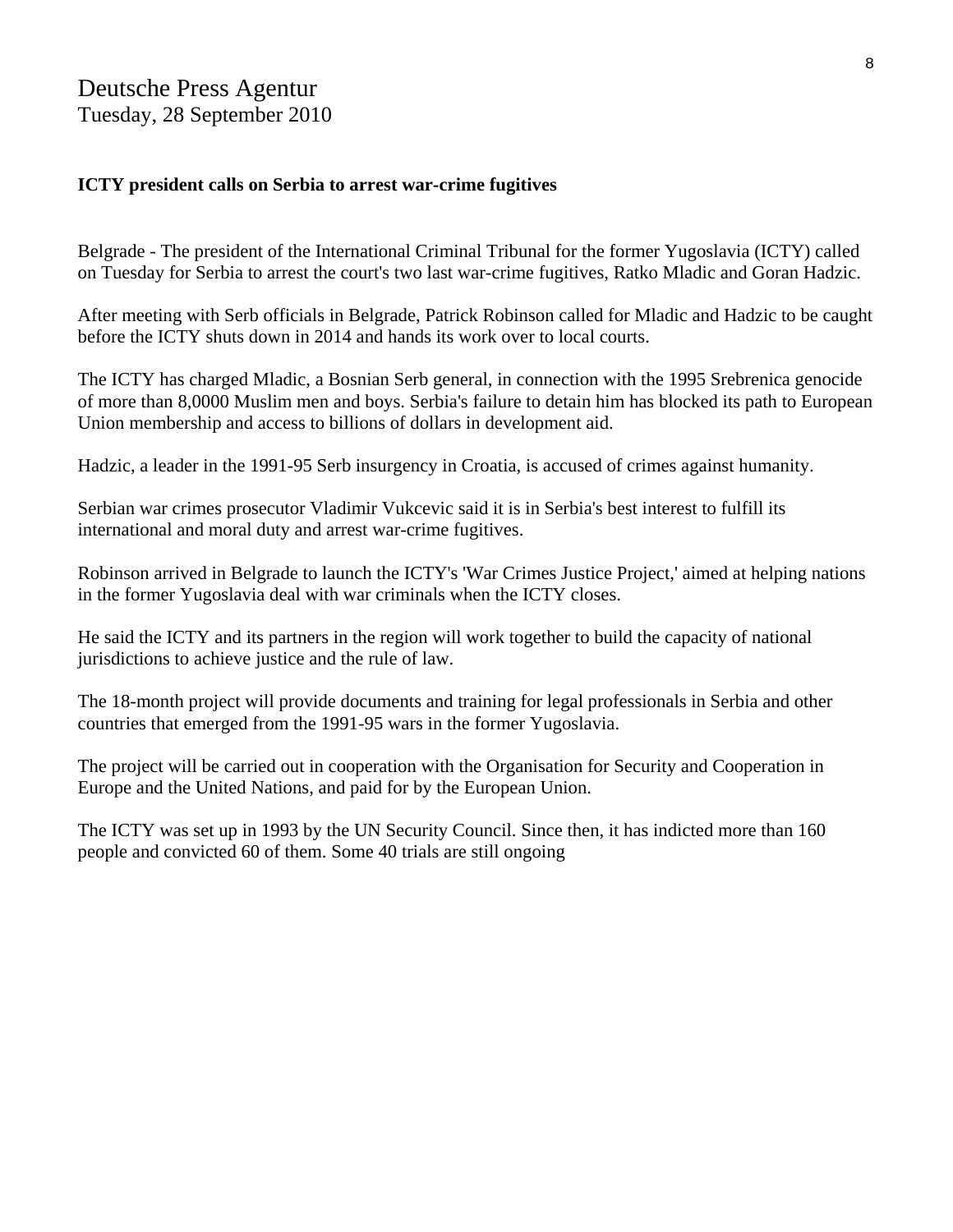Wednesday, 29 September 2010

#### **Human rights activist claims there were no resources to control genocide**

A human right activist and defence witness in a joint case of two top leaders of the ruling MRND party in Rwanda, Francois Xavier Byuma Tuesday alleged before the International Criminal Tribunal for Rwanda (ICTR) that there were no resources which could enable the government to control the violence and killings escalating in the country in 1994.

Byuma, former President of the Human rights organization Turengere Abana, which deals with the promotion and protection of the rights of children in Rwanda, was testifying in defence of the ex-President of MRND, Mathieu Ngirumpatse.

''The authorities and soldiers were displaced the same manner as the population following series of gun fire, bomb shells and attacks,'' Byuma told the Chamber during cross examination by Felix Sow, Cocounsel for the other accused, Edouard Karemera.

Between 2 and 3 million people were displaced in the whole country.

The witness told the Chamber's president Judge Dennis Byron that, although Karemera was the minister of Interior beginning May 25, 1994, ''it was not practically possible for him to control some parts of the country, leave alone the whole country.''

He said he fled the capital city, Kigali on May 15, 1994 where as the Interim government had already left for Gitarama after the deterioration of the security following the senseless massacres which were going on the city.

''It was not easy to move about because there were many roadblocks one could observe across the country and militias and bandits were busy killing people in what was referred to as genocide,'' he narrated.

The prosecution took over to cross examine the witness who is also serving 17 year old jail term in Rwanda following genocide conviction by Gacaca courts (semi-traditional courts in Rwanda) more than three years ago.

The witness claimed that he never participated in genocide but his conviction was handed down simply because he was a human rights activist.

The prosecutor indicted Ngirumpatse and his co-accused Karemera, for seven counts including genocide, complicity in genocide, incitement to commit genocide and crimes against humanity allegedly committed by members of their party and its youth wing, Interahamwe.

#### NI/GF

© Hirondelle News Agency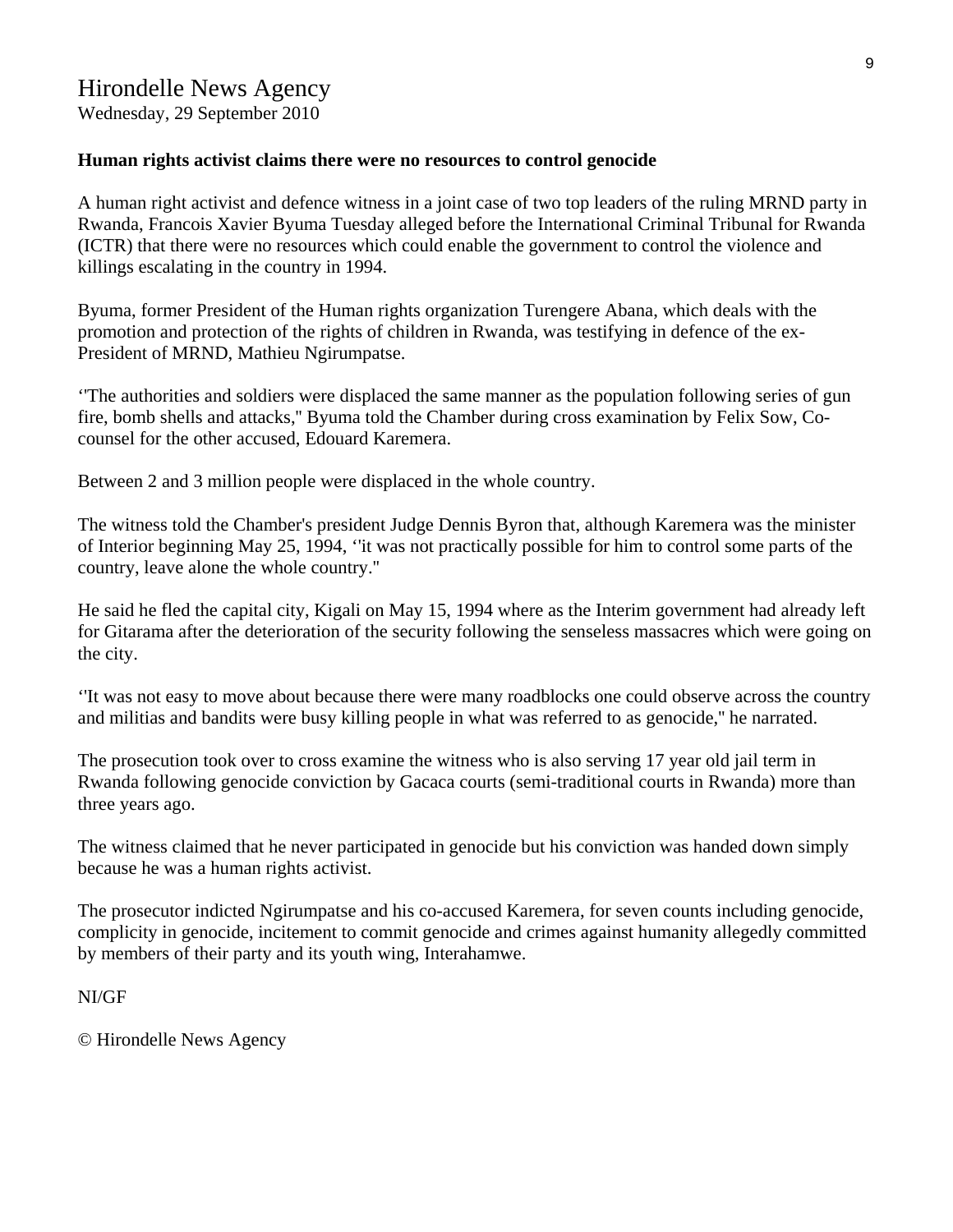#### The New Yorker Monday, 27 September 2010

#### **The U.N., Africa, and International Justice**

#### Posted by Alexis Okeowo

The convening of United Nations General Assembly brought together the usual cluster of halted East Side traffic, scattered protests, and both African despots and populist leaders struggling to carve out democracies. There were speeches on Africa dealing with the future of diplomatic relations, climate change, and fairer trade, all met with fanfare. But events this month raise what may be, in terms of Africa's relationship with the international community, an even bigger question: whether the U.N. International Criminal Court is useful at all when it comes to some of the world's worst cases.

The continent has been the court's most fertile experimentation ground. After Uganda endured nearly two decades of civil war between the government and a vicious rebel group called the Lord's Resistance Army, the government asked the I.C.C. in 2005 to help it apprehend the elusive, dreadlocked fighters. After Kenya's 2007 presidential election exploded and millions of citizens were uprooted and fifteen hundred killed, that country's government pledged to coöperate with the I.C.C. to find the orchestrators of the violence. After igniting a brutal, almost forgotten genocide that has stretched on for the most of the last decade, Sudanese President Omar al-Bashir was slapped with arrest warrants by the I.C.C. on charges of genocide, war crimes, and crimes against humanity. This was the court's first campaign against a sitting president—and the Sudanese government was furious.

The court went ahead anyway. While no one expected that Bashir's own government would turn him in, other African countries have welcomed Bashir within their borders—including the two that are currently working with the I.C.C. to resolve their own issues of mass injustice. Yoweri Museveni, Uganda's affable dictator, invited Bashir to two conferences this year, and refused to revoke the invitation despite a torrent of criticism. Over the border, Kenya's shaky coalition government hosted Bashir last month as he joined a celebration of the country's new constitution. In both instances, the presidents couldn't see what all the furor was about. Not to be left out, even Chad, Sudan's longtime rival, had the president over, in July.

Meanwhile, Charles Taylor, Liberia's former president, is languishing in a lengthy, expensive trial in The Hague; Uganda's rebels continue to avoid capture and have now expanded their killing and abducting spree into Congo and southern Sudan; and other investigations hinge on the coöperation (or noncoöperation) of authorities who seem to have little interest in offering up criminals for prosecution. (The court has no police or troops and relies on states that support it to carry out arrests.) The African Union has accused the I.C.C. of unfairly targeting the continent in its myriad of present pursuits; but the push for "African solutions to African problems" has so far delayed any kind of justice, local or U.N.-sponsored.

The meeting of the General Assembly was a missed opportunity for I.C.C. member states to hold countries like Kenya accountable. The terrorist Mungiki sect—which killed scores after the election and was backed by President Kibaki—has remained unpunished, and the government has refused to comply with I.C.C. demands to turn over leaders responsible for inciting the post-election killings. The stakes in Kenya are high: there is a threatening chance that ethnic violence will restart ahead of the 2012 election.

The I.C.C. reported both Chad and Kenya to the U.N. Security Council for hosting Bashir, but Kibaki still came to New York. He addressed the General Assembly last Thursday without any serious challenges. Watching him speak to the diplomats and politicians assembled in the United Nations' halls, I wondered if court supporters were beginning to ask themselves what happened to their admirable, but possibly unobtainable, idea of international justice.